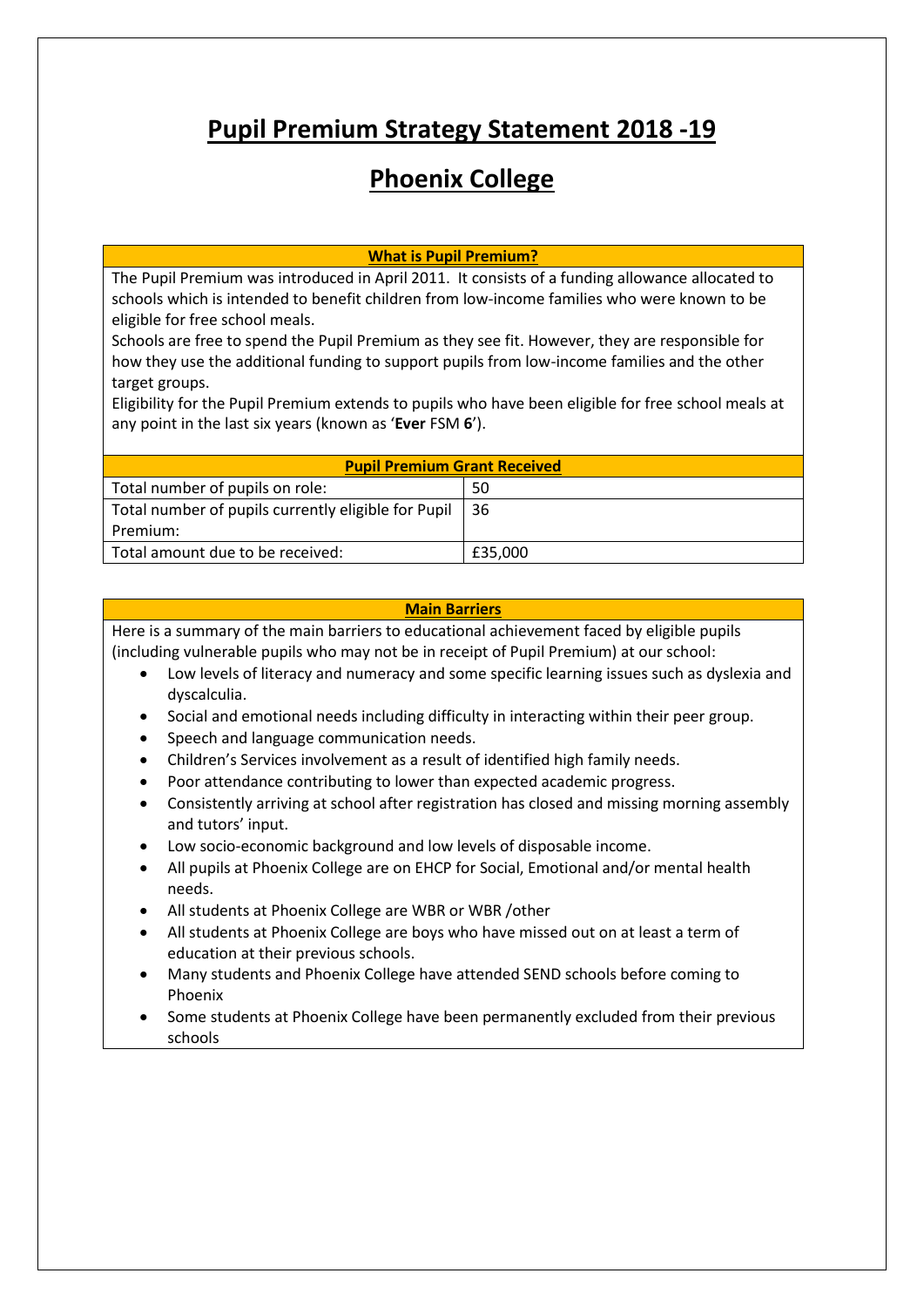#### **Pupil Support**

Focus on learning throughout the curriculum and increasing the learning opportunities for our pupils

- Focus on supporting the development of social and emotional literacy.
- Focus on developing our pupils' social enrichment beyond the curriculum including in response to pupils' own wishes.
- Focus on trying to ensure accelerated curriculum progress to ensure pupils are achieving at least age related expectations.
- Focus on ensuring that any intervention will impact on and lead to increasing progress within the main curriculum areas for literacy/numeracy as well as social interaction and communication.
- Supporting the pupils' wider family through a variety of channels.

# **Measuring impact of the Pupil Premium**

The school will evaluate the attainment and progress of each pupil through:

- End-of-term Pupil Progress with Pupil Premium pupils highlighted
- Work scrutiny and progress evident in books across the curriculum
- Intervention reports
- Parent interviews
- Pupil Interviews

These assessments will directly influence future planned support and target setting for all pupils.

Alongside this the attendance of Pupil Premium pupils will also be monitored by an analysis of any patterns discovered.

Pupils will not only be assessed in terms of academic progress, but also in other areas such as confidence, engagement within the classroom, and social or emotional development.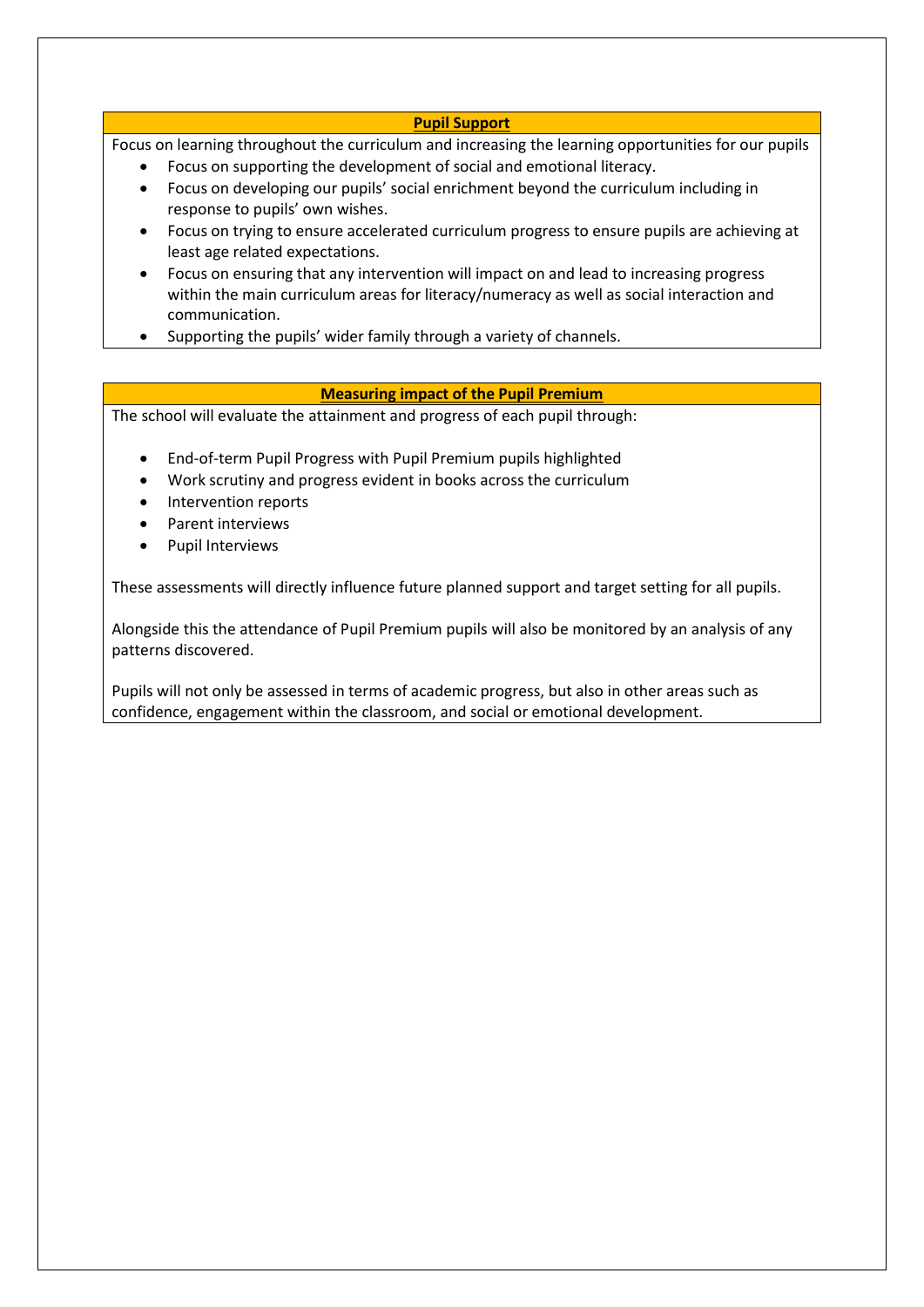# **PUPIL PREMIUM EXPENDITURE REPORT**

| Item/Project    | Cost   | <b>Objectives to address identified</b><br>barriers.                                                                                                                                                                                                                                                                                                                                                              | Impact                                                                                                                                                                                                                                               |
|-----------------|--------|-------------------------------------------------------------------------------------------------------------------------------------------------------------------------------------------------------------------------------------------------------------------------------------------------------------------------------------------------------------------------------------------------------------------|------------------------------------------------------------------------------------------------------------------------------------------------------------------------------------------------------------------------------------------------------|
| Clothing budget | £5,500 | School uniform budget. Supporting<br>parents to provide a clean,<br>appropriate, well fitted uniform<br>including shoes and PE clothing. By<br>providing a PE kit for pupils to use in<br>school they can always join in with<br>the PE lessons and physical activities<br>without feeling different, fostering<br>emotional wellbeing, self-<br>confidence, self-esteem and<br>encouraging participation in more | Autumn: Students<br>appropriately dressed<br>for school, activities<br>and for the weather<br>types. Reduction in<br>peer bullying as all<br>students have access<br>to uniform. Improved<br>attendance and<br>engagement and<br>sense of belonging. |
|                 |        | sports.                                                                                                                                                                                                                                                                                                                                                                                                           | Spring: Students<br>appropriately dressed<br>for school, activities<br>and for the weather<br>types. Reduction in<br>peer bullying as all<br>students have access<br>to uniform. Improved<br>attendance and<br>engagement and<br>sense of belonging. |
|                 |        |                                                                                                                                                                                                                                                                                                                                                                                                                   | Summer:<br><b>Students</b><br>appropriately dressed<br>for school, activities<br>and for the weather<br>types.                                                                                                                                       |

| <b>Item/Project</b>              | <b>Cost</b> | <b>Objectives to address identified</b><br>barriers.                                                                                                                                    | Impact                                                                                                                                                             |
|----------------------------------|-------------|-----------------------------------------------------------------------------------------------------------------------------------------------------------------------------------------|--------------------------------------------------------------------------------------------------------------------------------------------------------------------|
| Residential<br>Experience/School | £21,000     | School trips across a range of year<br>groups. Pupils are given the                                                                                                                     | Autumn:<br>Spring:                                                                                                                                                 |
| trips                            |             | opportunity to attend both<br>residential experience and out of<br>school based learning, building<br>confidence, developing networking<br>and building positive peer<br>relationships. | Summer: Students<br>feel part of the family<br>of Phoenix and<br>develop skills linked to<br>self-regulation, social<br>and emotional literacy<br>and well -being. |

| <b>Iter</b> | ne* | address identified<br>rives to l |  |
|-------------|-----|----------------------------------|--|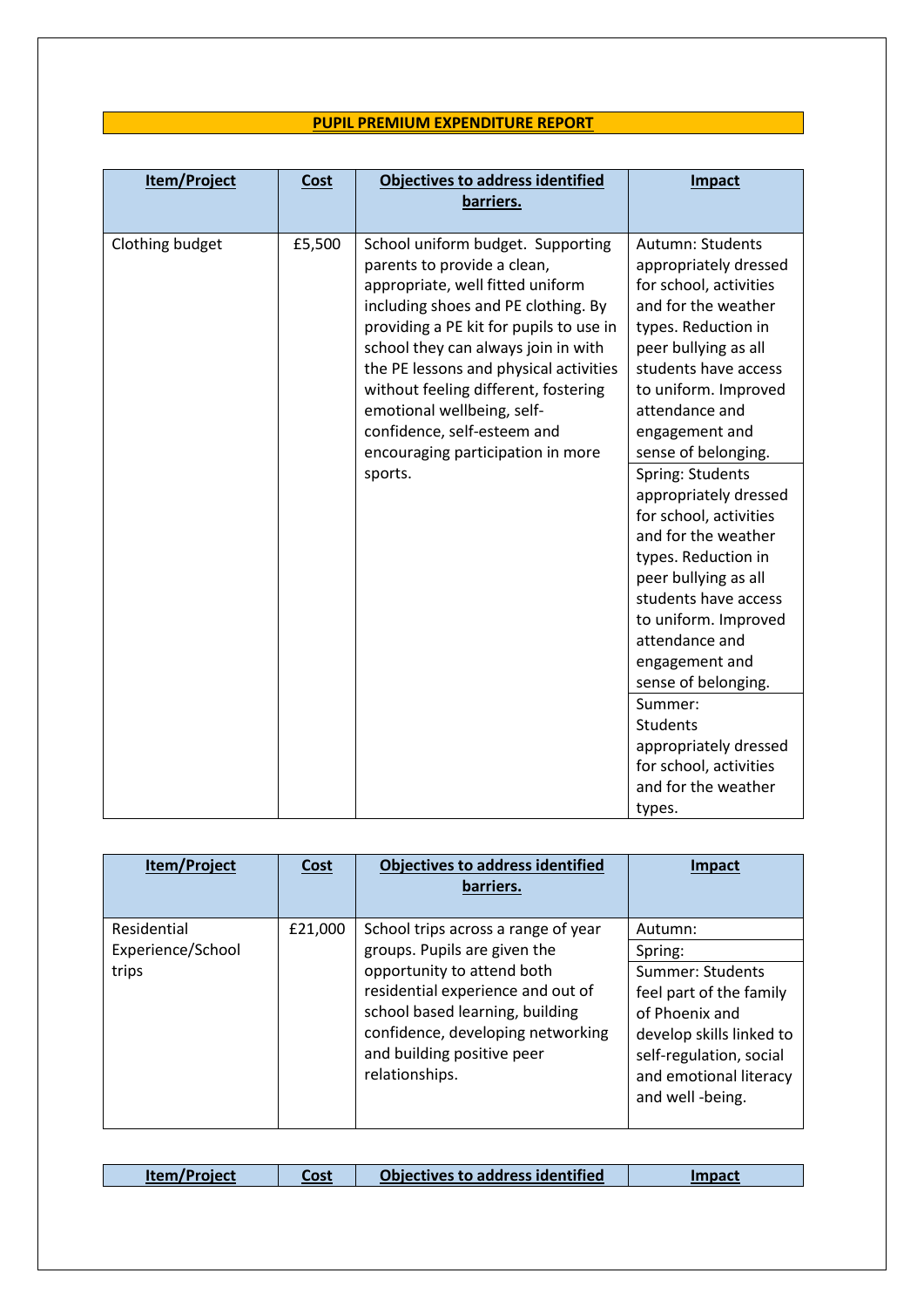|            |         | barriers.                             |                         |
|------------|---------|---------------------------------------|-------------------------|
| Enrichment | £10,000 | Pupils have the opportunity to        | Autumn:                 |
| Curriculum |         | access enriching clubs to broaden     | Spring:                 |
|            |         | their range of experiences and social | Summer:                 |
|            |         | interactions and develop key life     | <b>Pupil Premium</b>    |
|            |         | skills.                               | participation across a  |
|            |         |                                       | range of after school   |
|            |         |                                       | activities continues to |
|            |         |                                       | be a productive         |
|            |         |                                       | experience. PP pupils   |
|            |         |                                       | are maintaining a       |
|            |         |                                       | more active and         |
|            |         |                                       | healthy lifestyles      |
|            |         |                                       | through participation   |
|            |         |                                       | in these clubs          |

| Item/Project    | <b>Cost</b> | <b>Objectives to address identified</b><br>barriers.       | <b>Impact</b>                      |
|-----------------|-------------|------------------------------------------------------------|------------------------------------|
| Canine Assisted | £10,000     | Pupils to receive talking therapy                          | Autumn:                            |
| Talking therapy |             | bespoke to EHCP-                                           | Spring:                            |
|                 |             | ASC/Anxiety/ADHD/Self-                                     | Summer:                            |
|                 |             | regulation/coping with                                     | Incident sheets and                |
|                 |             | change/working through trauma<br>and upsetting experiences | fixed-term exclusions<br>reduction |
|                 |             |                                                            | Social and emotional               |
|                 |             |                                                            | literacy developed.                |

| <b>Summary of Expenditure</b>                                                                                                                                                       |         |  |  |
|-------------------------------------------------------------------------------------------------------------------------------------------------------------------------------------|---------|--|--|
| Total grant for financial year:                                                                                                                                                     | £35,000 |  |  |
| Projected expenditure to date:                                                                                                                                                      | £46,500 |  |  |
| Surplus budget to be utilised to fund additional interventions identified<br>through cluster and forthcoming school trips and/or life experiences as<br>and when confirmed/planned: | f       |  |  |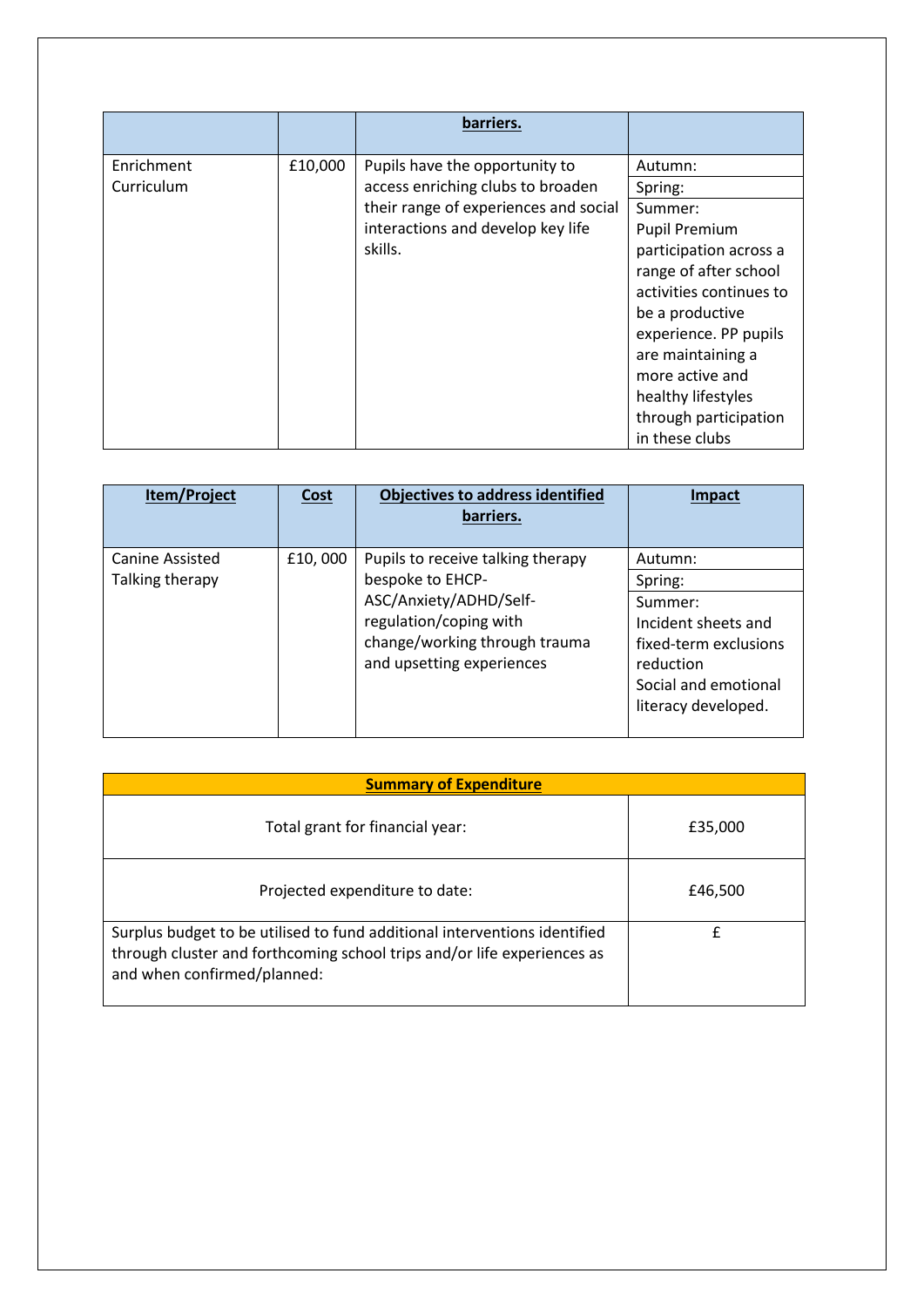# **Pupil Premium Progress Data for end of Year 2018**

#### **Key Stage 3**

# **Year 7 – 7 Pupils (5 pupils/71% Pupil Premium)**

| <b>Subject</b> | % of Pupils Met*<br>(not eligible for<br>PPG) | % of Pupils<br>eligible for PPG<br>Met | % Pupils not<br>Met** (not<br>eligible for PPG) | % of Pupils<br>eligible for PPG<br>not Met |
|----------------|-----------------------------------------------|----------------------------------------|-------------------------------------------------|--------------------------------------------|
| <b>English</b> |                                               |                                        |                                                 |                                            |
| <b>Maths</b>   |                                               |                                        |                                                 |                                            |

\*Target met \*\*Target not met

#### **Year 8 – 7 Pupils (6 pupils/86% Pupil Premium)**

| <b>Subject</b> | % of Pupils Met<br>(not eligible for<br>PPG) | % of Pupils<br>eligible for PPG<br>Met | % Pupils not Met<br>(not eligible for<br>PPG) | % of Pupils<br>eligible for PPG<br>not Met |
|----------------|----------------------------------------------|----------------------------------------|-----------------------------------------------|--------------------------------------------|
| <b>English</b> |                                              |                                        |                                               |                                            |
| <b>Maths</b>   |                                              |                                        |                                               |                                            |

#### **Year 9 – 15 Pupils (11 pupils/73% Pupil Premium)**

| <b>Subject</b> | % of Pupils Met<br>(not eligible for<br>PPG) | % of Pupils<br>eligible for PPG<br>Met | % Pupils not Met<br>(not eligible for<br>PPG) | % of Pupils<br>eligible for PPG<br>not Met |
|----------------|----------------------------------------------|----------------------------------------|-----------------------------------------------|--------------------------------------------|
| <b>English</b> |                                              |                                        |                                               |                                            |
| <b>Maths</b>   |                                              |                                        |                                               |                                            |

# **Key Stage 4**

# **Year 10 – 12 Pupils (7 pupils/58% Pupil Premium)**

| <b>Subject</b> | % of Pupils Met<br>(not eligible for<br>PPG) | % of Pupils<br>eligible for PPG<br>Met | % Pupils not Met<br>(not eligible for<br>PPG) | % of Pupils<br>eligible for PPG<br>not Met |
|----------------|----------------------------------------------|----------------------------------------|-----------------------------------------------|--------------------------------------------|
| <b>English</b> |                                              |                                        |                                               |                                            |
| <b>Maths</b>   |                                              |                                        |                                               |                                            |

# **Year 11 – 8 Pupils (5 pupils/63% Pupil Premium)**

| <b>Subject</b> | % of Pupils Met<br>(not eligible for<br>PPG) | % of Pupils<br>eligible for PPG<br>Met | % Pupils not Met<br>(not eligible for<br>PPG) | % of Pupils<br>eligible for PPG<br>not Met |
|----------------|----------------------------------------------|----------------------------------------|-----------------------------------------------|--------------------------------------------|
| <b>English</b> |                                              |                                        |                                               |                                            |
| <b>Maths</b>   |                                              |                                        |                                               |                                            |